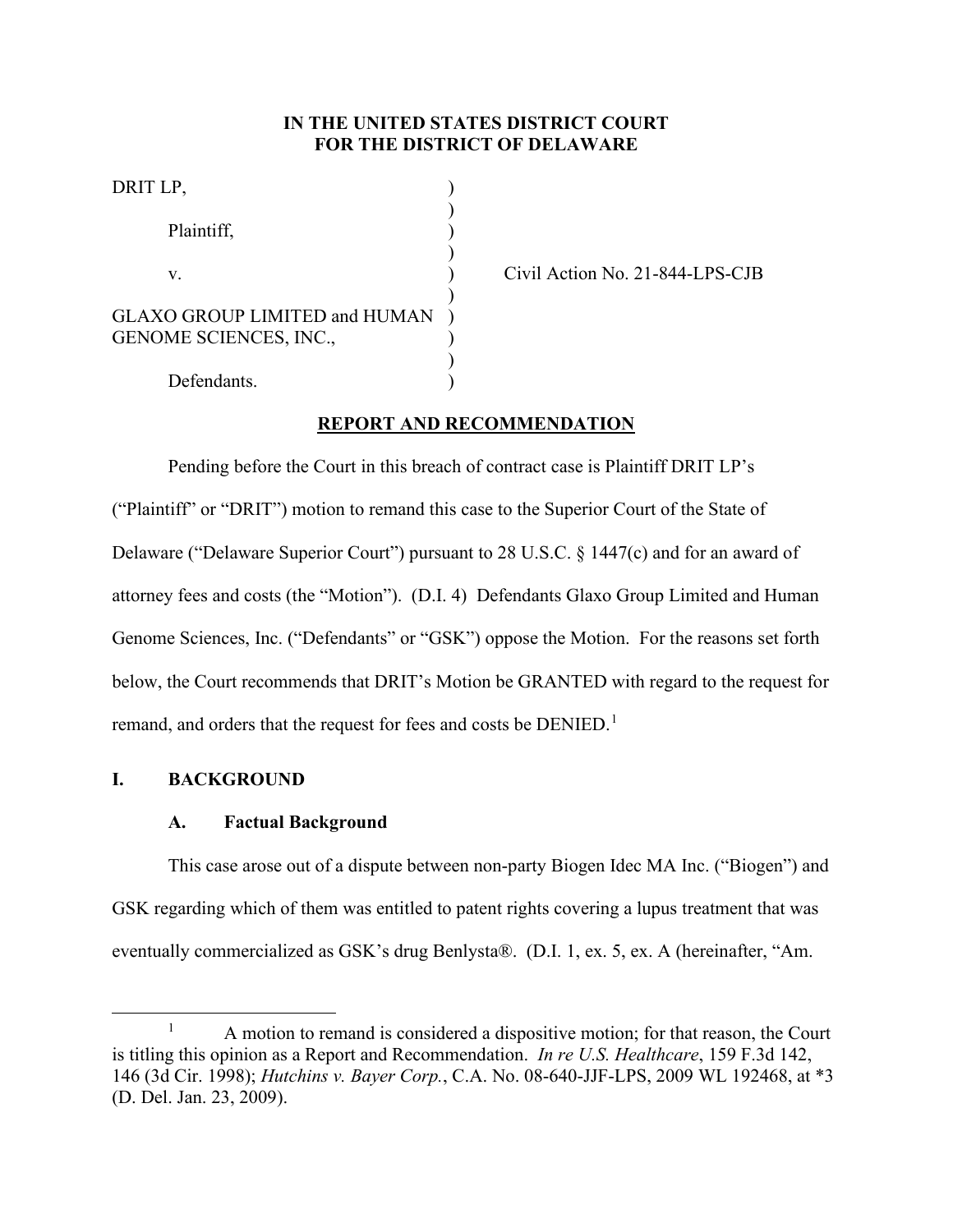Compl.") at ¶¶ 1-3) In light of this dispute, the United States Patent and Trademark Office ("PTO") had declared an interference, which is a procedure used to determine which of two inventors who are seeking patents covering the same invention is in fact the rightful inventor. (*Id.* at ¶ 2) In 2008, Biogen and GSK settled their dispute pursuant to a Patent License and Settlement Agreement (the "Agreement"). (*Id.* at ¶ 1) Through this Agreement, Biogen gave up its patent rights in exchange for milestone payments and ongoing royalties from sales of Benlysta; Biogen's right to such payments would last through the expiration of "the last Valid Claim" of certain patents covering products like Benlysta, including United States Patent No. 8,071,092 (the "'092 patent"), which issued on December 6, 2011. (*Id.* at ¶¶ 6, 8-9, 21, 32) In 2012, DRIT obtained an assignment of Biogen's royalty rights under the Agreement. (*Id.* at ¶ 46)

On April 27, 2015, GSK voluntarily filed a form with the PTO to statutorily disclaim the '092 patent. (*Id.* at ¶ 50) A statutory disclaimer is a statement filed by a patent owner with the PTO by which the patent owner relinquishes its legal rights to some or all of a patent's claims. (*Id.* at ¶ 51); *see also* 35 U.S.C. § 253. There is a required fee for a statutory disclaimer. (Am. Compl. at ¶ 52); *see also* 35 U.S.C. § 253. After filing the statutory disclaimer, GSK stopped paying royalties to DRIT on sales of Benlysta in the United States, effective April 27, 2015; GSK's contention was that, pursuant to the terms of the Agreement, once it disclaimed the '092 patent, there was no longer any "Valid Claim" covering the product in the United States (and thus it no longer owed DRIT any royalty payments). (Am. Compl. at ¶¶ 56, 59)

In July 2016, DRIT filed a complaint against GSK in the Delaware Superior Court asserting a claim for breach of contract ("Count I") and a claim for breach of the implied covenant of good faith and fair dealing ("Count II") under Delaware state law; the complaint was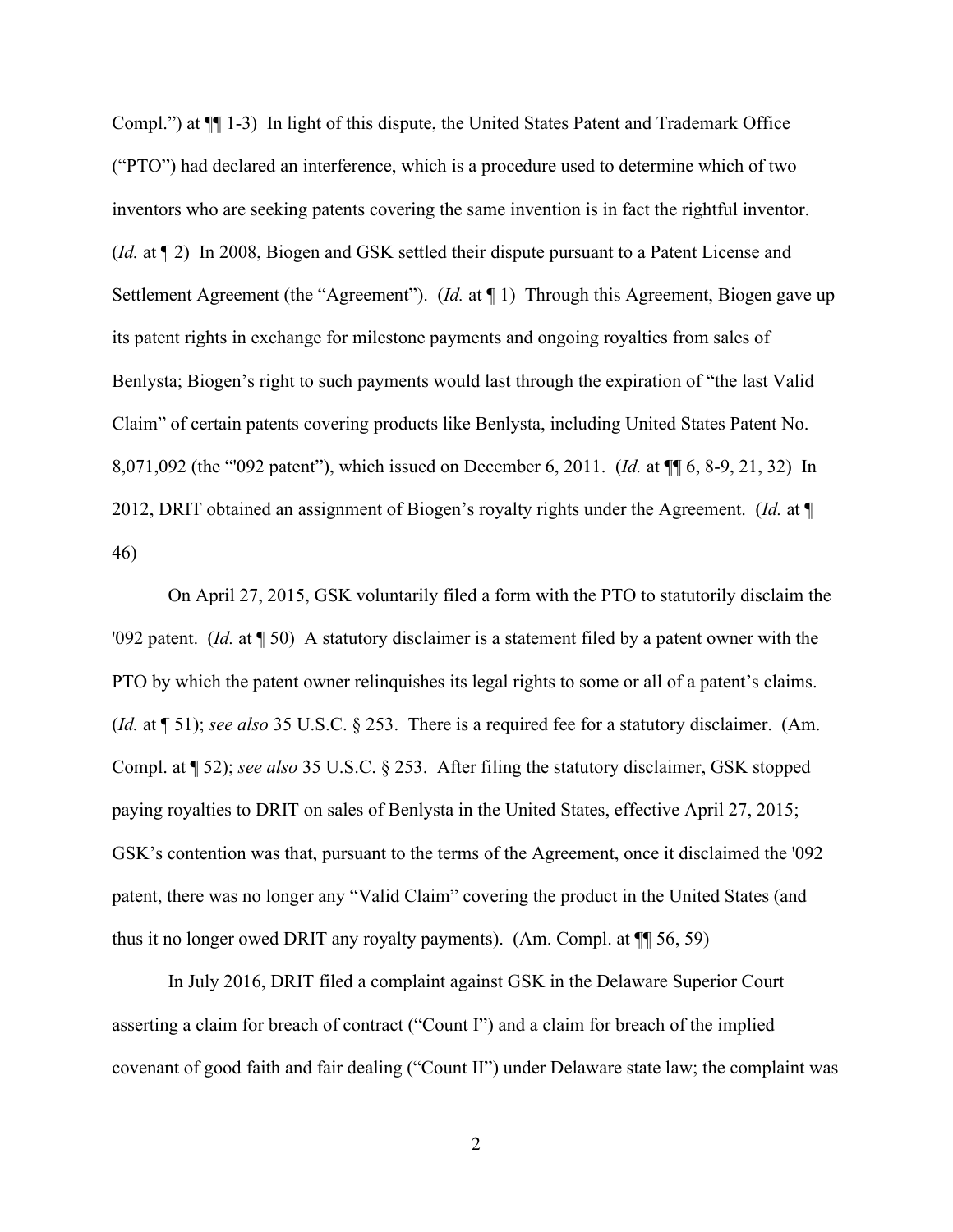premised upon GSK's failure to pay royalties on sales of Benlysta after April 27, 2015, in light of GSK's statutory disclaimer of the '092 patent. (D.I. 1, ex. 1 at ex. 3 at ¶¶ 61-75) Thereafter, GSK moved to dismiss both claims. (*Id.*, ex. 1, ex. 4 at 1) The Delaware Superior Court dismissed Count I, on the ground that a "Valid Claim" is defined in the Agreement as one that has not been disclaimed, and here, the '092 patent had in fact been disclaimed by GSK. (*Id*. at 11-18) However, the Court denied GSK's motion to dismiss as to Count II. (*Id.* at 18-20)

During discovery with respect to Count II, DRIT learned that the required fee for GSK's statutory disclaimer was not actually paid on April 27, 2015; instead, it was not paid until July 16, 2015. (Am. Compl. at ¶ 50; *id.*, ex. C) When GSK filed the statutory disclaimer form on April 27, 2015, it had authorized the PTO to deduct any required fees from a deposit account. (D.I. 6, ex. 1) But on July 16, 2015, GSK noticed that the PTO had not in fact removed the required \$160 fee from its deposit account; GSK then simply affirmatively paid the fee. (D.I. 1, ex. 6 at 4)

On April 10, 2018, DRIT filed a motion for leave to file an amended complaint (the "motion to amend") to add a second breach of contract claim ("Count III"); Count III sought royalty payments for the period between April 27, 2015 (when the statutory disclaimer form was filed) and July 16, 2015 (when the required fee was affirmatively paid by GSK). (*Id.*, ex. 5) On April 25, 2018, the Delaware Superior Court granted DRIT's motion to amend and deemed the amended complaint filed and served. (D.I. 6, ex. 4)

GSK subsequently moved for summary judgment with respect to Count II, and it moved to dismiss Count III. (*Id.*, ex. 3; D.I. 1, ex. 6 at 1-2; D.I. 1, ex. 10 at ECF Page No. 448) Meanwhile, DRIT moved for partial summary judgment with respect to Count III. (*See* D.I. 1, ex. 10 at ECF Page No. 408, 468) The motions were argued before the Delaware Superior Court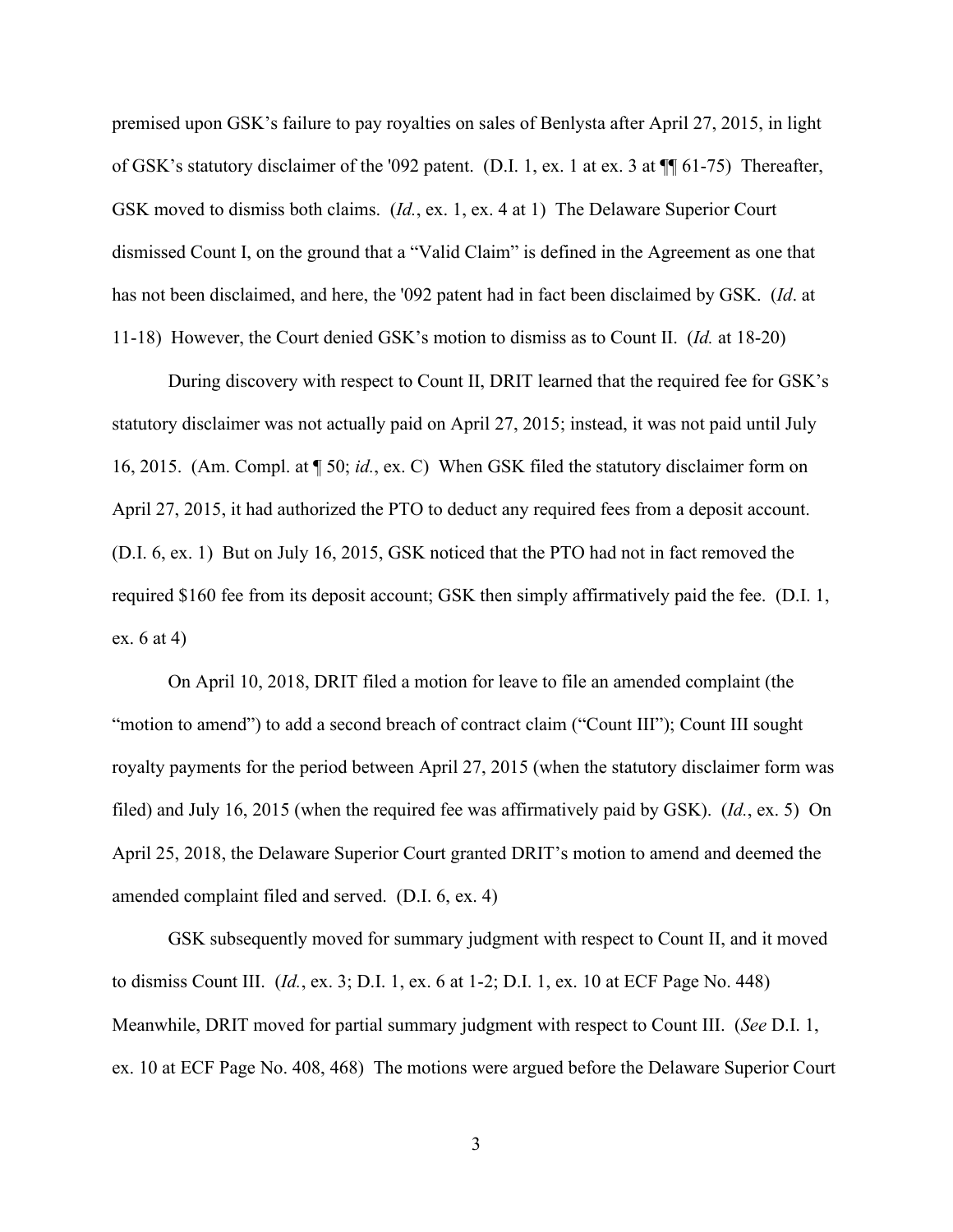on June 18, 2018, (*see* D.I. 1, ex. 10 at ECF Page No. 551-52, 555), and on August 17, 2018, the Delaware Superior Court issued an opinion on the motions, (*id.*, ex. 7). With respect to Count II, the Delaware Superior Court denied GSK's motion for summary judgment. (*Id.* at 10-21) And with respect to Count III, the Delaware Superior Court converted GSK's motion to dismiss the Count into a motion for summary judgment, and then severed Count III from the rest of the case, with resolution of Count III to proceed after trial on Count II (if necessary). (*Id.* at 21, 30)

In September 2018, the parties tried Count II before a jury, which ultimately returned a verdict for DRIT. (D.I. 6, ex. 5) On October 17, 2019, the Delaware Superior Court denied GSK's motion for judgment as a matter of law on Count II. (*Id.*, ex. 6 at 3-8) The parties appealed/cross-appealed with respect to Counts I and II. (D.I. 1, ex. 8 at 3, 10-12) On March 3, 2021, the Supreme Court of Delaware issued a decision that affirmed the Delaware Superior Court's ruling for GSK with respect to Count I and reversed the judgment for DRIT with respect to Count II. (*Id.* at 3)

On March 31, 2021, DRIT requested that the Delaware Superior Court decide the merits as to Count III. (*Id.*, ex. 10 at ECF page no. 550-52) GSK thereafter moved for entry of a revised final judgment in GSK's favor with respect to Counts I and II, which was granted on June 4, 2021. (*Id.* at ECF page no. 670-71)

### **B. Procedural History**

On June 10, 2021, GSK filed a Notice of Removal of Count III (the "Notice of Removal") with this Court. (D.I. 1) On June 24, 2021, DRIT filed the instant Motion, (D.I. 4), which was fully briefed as of July 22, 2021, (D.I. 9). On November 9, 2021, United States District Judge Leonard P. Stark referred this case to the Court to resolve all pre-trial matters up to and including expert discovery matters, pursuant to 28 U.S.C. § 636(b). (D.I. 16)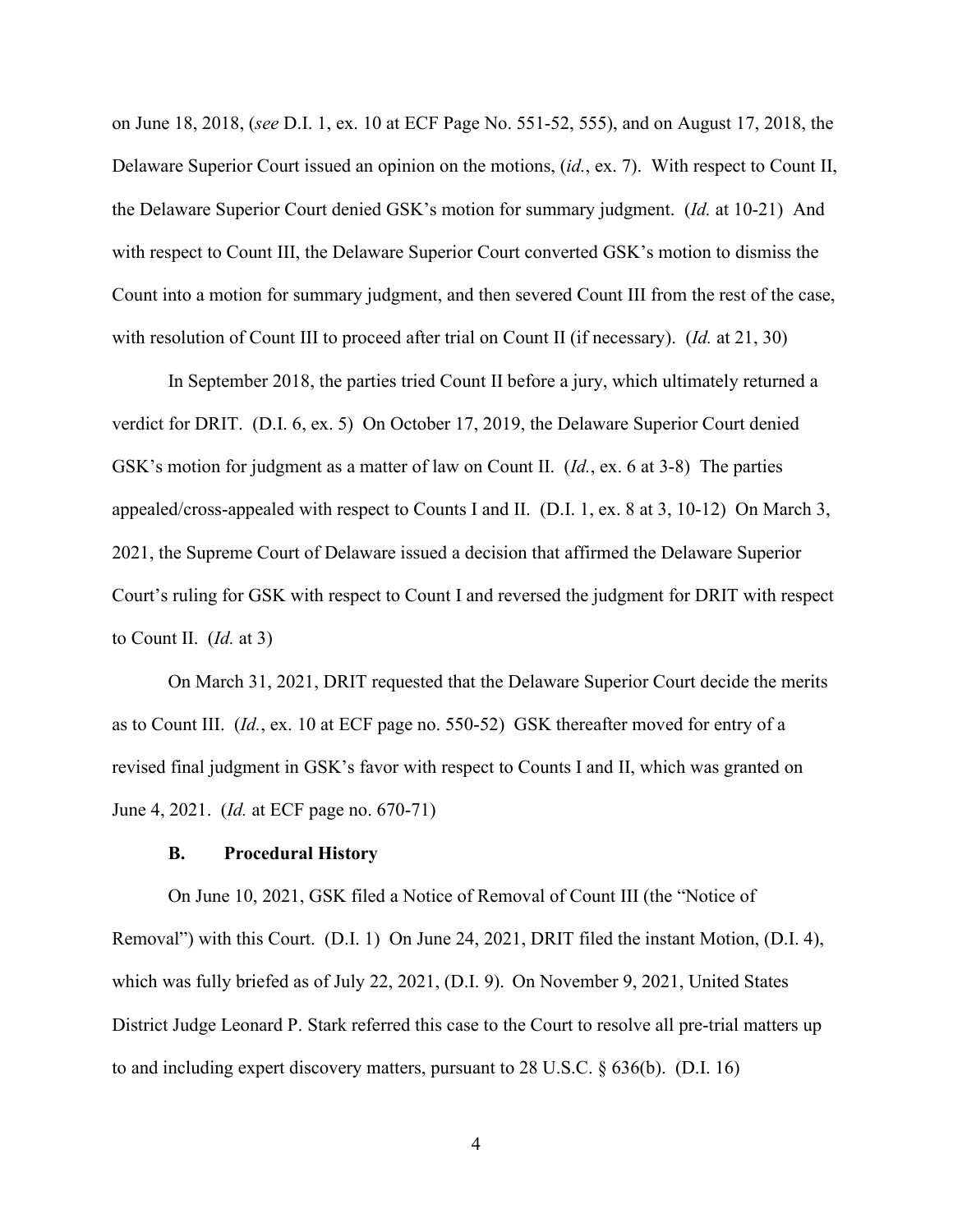### **II. LEGAL STANDARD**

Pursuant to 28 U.S.C. § 1441, a defendant may remove "any civil action brought in a State court of which the district courts of the United States have original jurisdiction[.]" 28 U.S.C. § 1441(a). A district court has original jurisdiction over a civil action "arising under the Constitution, laws, or treaties of the United States," 28 U.S.C. § 1331, as well any civil action "arising under any Act of Congress relating to patents, plant variety protection, copyrights and trademarks[,]" 28 U.S.C. § 1338(a). Pursuant to 28 U.S.C. § 1454 ("Section 1454"), any party is authorized to remove the latter group of such claims to federal court. 28 U.S.C. § 1454.

As explained by the Supreme Court of the United States in *Gunn v. Minton*, 568 U.S. 251 (2013), a case can "aris[e] under" federal law in two ways. First and most directly, "a case arises under federal law when federal law creates the cause of action asserted." *Gunn v. Minton*, 568 U.S. 251, 257 (2013).<sup>2</sup> Second, if a plaintiff brings a state law claim that necessarily raises a federal issue, the claim may also "aris[e] under" federal law, such that the district court will have original jurisdiction over the state law claim, so long as four factors (the "*Gunn* factors") are met: "if [the] federal issue is: (1) necessarily raised, (2) actually disputed, (3) substantial, and (4) capable of resolution in federal court without disrupting the federal-state balance approved by Congress[.]" *Id.* at 258; *see also Sanyo Elec. Co., Ltd. v. Intel Corp.*, C.A. No. 18-1709-RGA, 2019 WL 1650067, at \*4 (D. Del. Apr. 17, 2019). This second type of federal "arising under" jurisdiction "captures the commonsense notion that a federal court ought to be able to hear claims recognized under state law that nonetheless turn on substantial questions of federal law, and thus justify resort to the experience, solicitude, and hope of uniformity that a federal forum

<sup>&</sup>lt;sup>2</sup> A patent infringement lawsuit, for example, would arise under federal law in this way because such a suit is authorized by federal statute (i.e., 35 U.S.C. §§ 271, 281). *Gunn*, 568 U.S. at 257.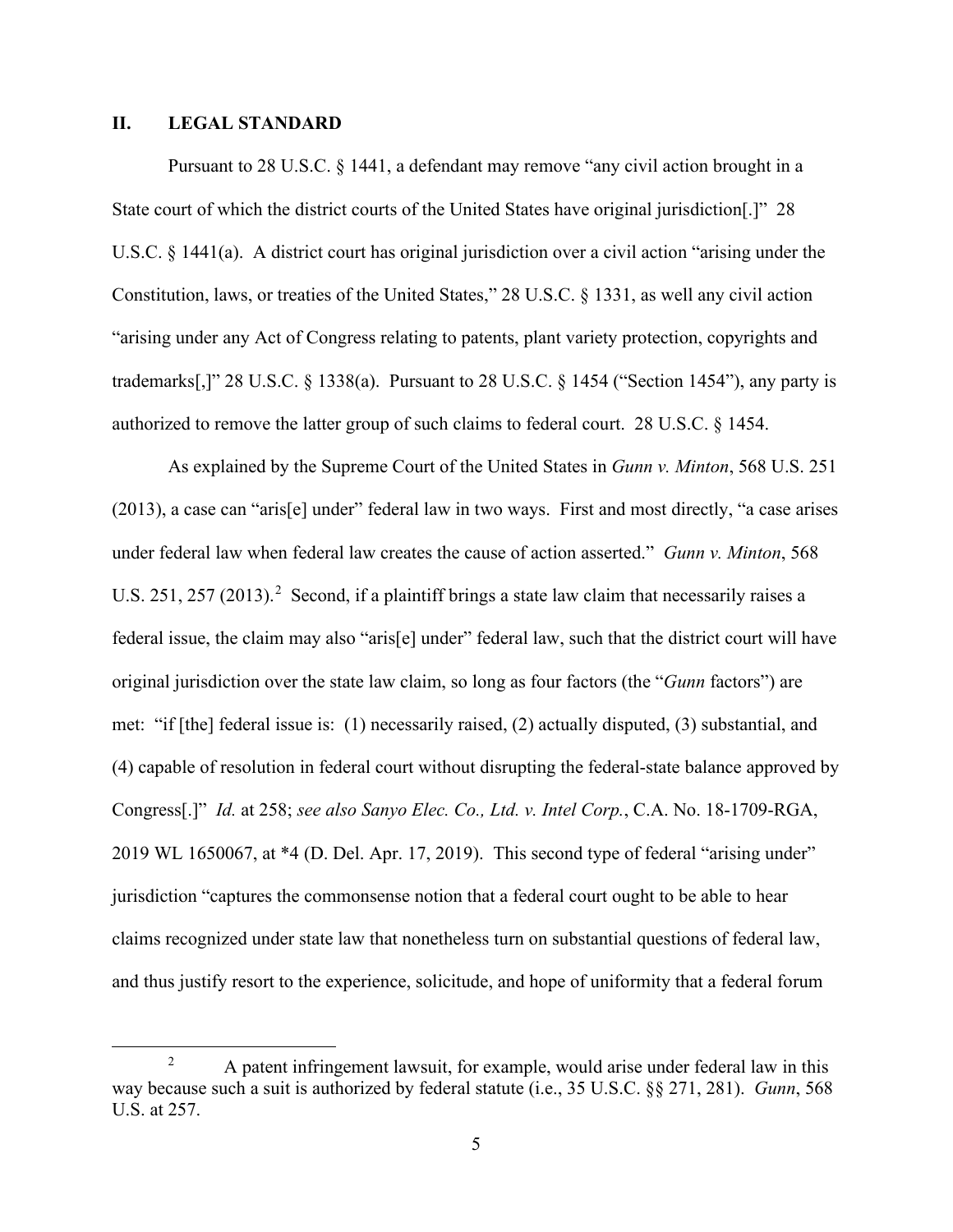offers on federal issues[.]" *Grable & Sons Metal Prods., Inc. v. Darue Eng'g & Mfg.*, 545 U.S. 308, 312 (2005). However, only a "special and small category" of cases will meet all four of the *Gunn* factors. *Gunn*, 568 U.S. at 258 (internal quotation marks and citation omitted); *Sanyo Elec.*, 2019 WL 1650067, at \*4 ("[J]urisdiction pursuant to [the *Gunn* factors] is rare."). The "mere presence of a federal issue in a state cause of action does not automatically confer" federal jurisdiction. *Merrell Dow Pharm. Inc. v. Thompson*, 478 U.S. 804, 813 (1986); *see also Sanyo Elec.*, 2019 WL 1650067, at \*4.

Upon removal of an action to federal court, a plaintiff may challenge such removal by moving to remand the case back to state court. 28 U.S.C. § 1447(c). The party that removed the action bears the burden of establishing federal jurisdiction. *Steel Valley Auth. v. Union Switch & Signal Div.*, 809 F.2d 1006, 1010 (3d Cir. 1987); *Sanyo Elec.*, 2019 WL 1650067, at \*4. Removal statutes are to be strictly construed, with all doubts to be resolved in favor of remand. *Manning v. Merrill Lynch Pierce Fenner & Smith, Inc.*, 772 F.3d 158, 162 (3d Cir. 2014); *Sanyo Elec.*, 2019 WL 1650067, at \*4.

In addition to arriving at federal court with a claim that arises under federal law, a removing party must also be on time. *See, e.g.*, *Univ. of Ky. Rsch. Found., Inc. v. Niadyne, Inc.*, Civil No. 13-16-GFVT, 2013 WL 5943921, at \*7 (E.D. Ky. Nov. 5, 2013). Typically, a defendant must file a notice of removal within 30 days after the receipt of the initial pleading, or within 30 days after receipt of "an amended pleading, motion, order or other paper from which it may first be ascertained that the case is one which is or has become removable." 28 U.S.C. § 1446(b)(2)(B), (C)(3) ("Section 1446(b)"). Section 1454 allows for the 30-day deadline in Section 1446(b) to be extended "at any time for cause shown." 28 U.S.C. § 1454(b)(2).

#### **III. DISCUSSION**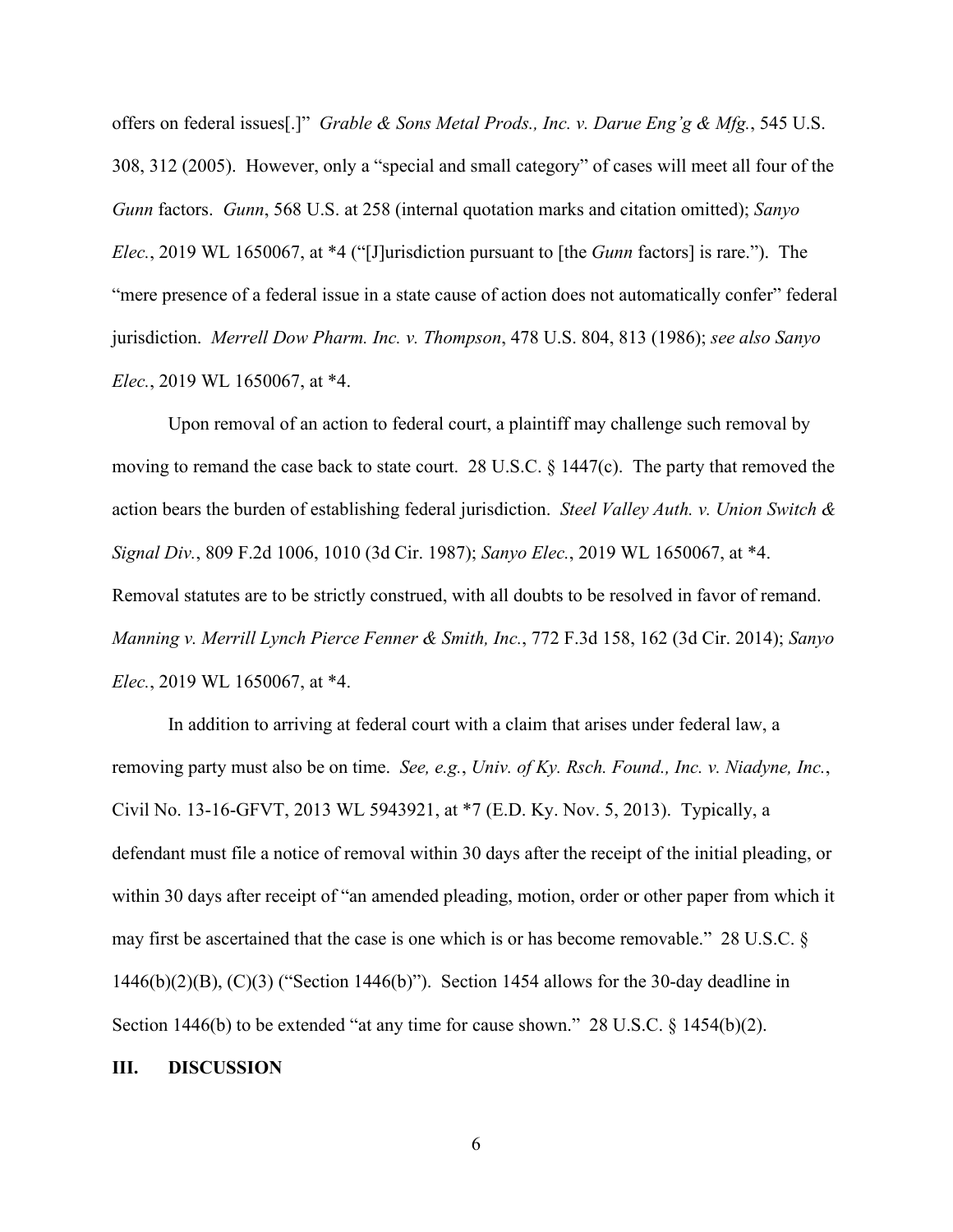GSK's Notice of Removal asserts that because resolving Count III itself requires deciding a substantial issue of federal patent law—i.e., when a statutory disclaimer of a patent becomes effective<sup>3</sup> —this Court has exclusive jurisdiction over Count III. (D.I. 1 at ¶¶ 9-10, 12; *see also*  D.I. 8 at 4-10) Now with its Motion, DRIT argues that this case should be remanded to the Delaware Superior Court because: (1) GSK's notice of removal is untimely; and (2) the patent issue implicated by DRIT's state law claim in Count III does not arise under federal law (such that consequently, this Court lacks subject matter jurisdiction). (D.I. 5) For the reasons discussed below, the Court agrees with DRIT that the case should be remanded because, at a minimum, GSK failed to timely file its Notice of Removal.

It is undisputed that the 30-day clock for removal of this case began running on April 25, 2018—the date the Delaware Superior Court deemed DRIT's amended complaint asserting Count III filed and served. (*Id.* at 10; D.I. 8 at 10-14; D.I. 9 at 1); *see also Cont'l Warranty, Inc. v. Warner*, Civ. No. 13-1187-SLR, 2014 WL 2754931, at \*1 (D. Del. June 17, 2014) ("The 30 day removal period begins when the defendant is formally served."). Thus, GSK would have had to remove the case by May 25, 2018 to be within the 30-day window. GSK did not do so; instead, GSK filed its Notice of Removal over three years later, on June 10, 2021. (D.I. 1; *see also* D.I. 8 at 12; D.I. 9 at 2)

Although it removed this case well outside of the 30-day deadline, GSK asserts that its removal was not untimely because it has shown cause to extend the 30-day deadline, pursuant to Section 1454. (D.I. 8 at 1, 10-14) To that end, GSK argues that had it removed right after

<sup>&</sup>lt;sup>3</sup> More specifically, as GSK explains it, the dispute over Count III goes to whether GSK owes DRIT royalties on the '092 patent from April 27, 2015 through July 16, 2015; thus, it turns on "the question of whether a patent disclaimer is effective upon filing if the filing authorizes the PTO to collect the appropriate fee from the filer's deposit account[,] or if the disclaimer is not effective until the fee is actually credited by the PTO." (D.I. 8 at 3)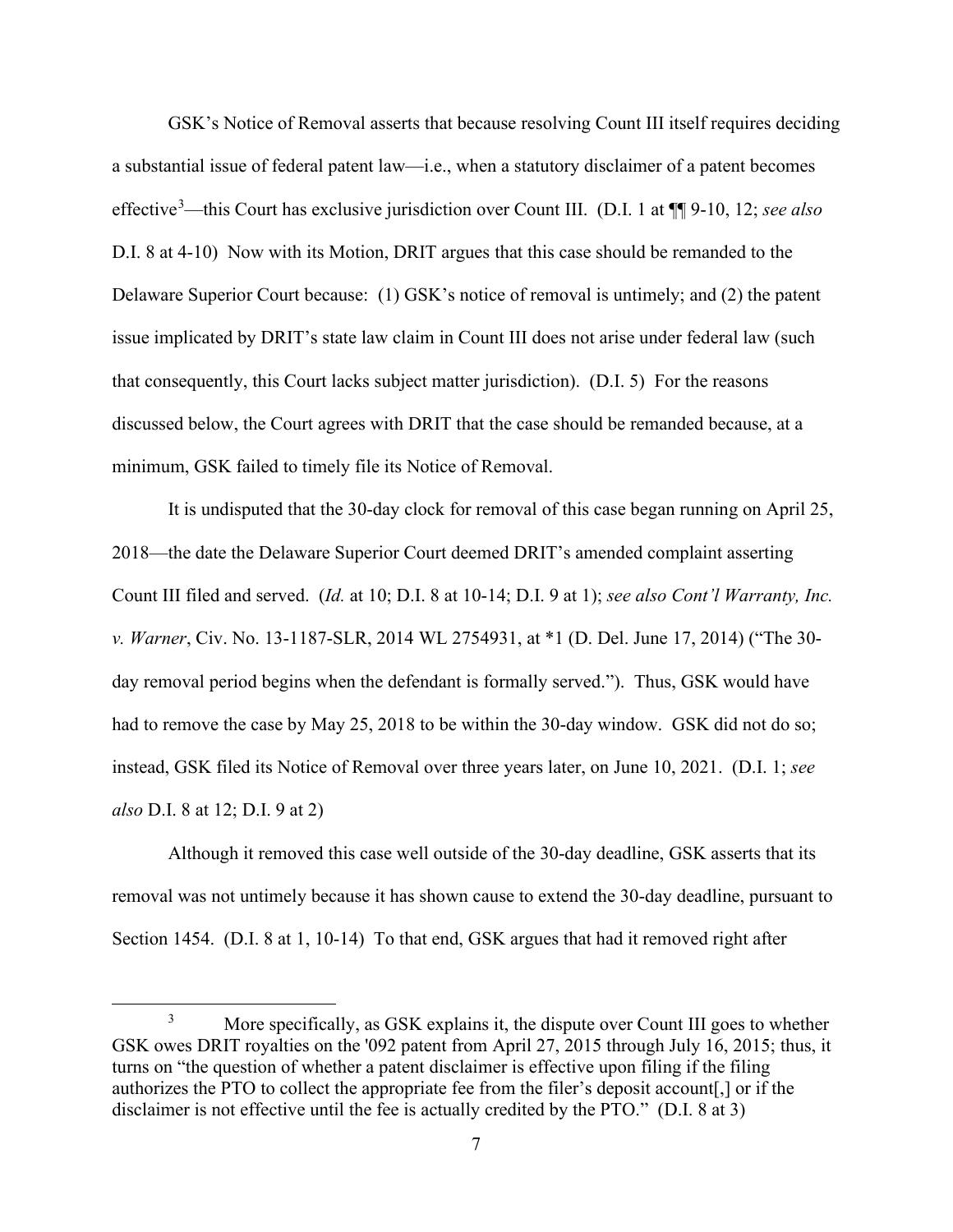DRIT's motion to amend was granted, this would have wasted many years' worth of resources that the parties had already spent litigating the case in Delaware Superior Court, and would have delayed the time it took for GSK "to vindicate itself as to Counts I and II." (*Id.* at 1, 13) Furthermore, as an additional reason supporting its delayed removal of this case, GSK notes that Count III was severed from the case in August 2018 and remained inactive for much of the entire period of delay. (*Id.*)

In order to have the removal deadline extended "for cause shown" under Section 1454, the removing party bears the burden of establishing "some reason for why the untimely removal should be excused." *Sovereign Int'l, Inc. v. Minturn*, Case No. 4:20-cv-00298-SRB, 2020 WL 3124315, at \*3 (W.D. Mo. June 12, 2020) (citing cases). Section 1454 does not define "cause shown." But federal courts have looked for guidance to authorities that interpret the "good cause" standard set out in Federal Rule of Civil Procedure 6(b) ("Rule 6(b)") for extending deadlines in litigation generally. *Recif Res., LLC v. Juniper Cap. Advisors, L.P.*, Civil Action No. H-19-2953, 2019 WL 5457705, at \*2 (S.D. Tex. Oct. 24, 2019); *NematicITO, Inc. v. Spectrum Five LLC*, Case No. 16-cv-01859-RS, 2016 WL 3167181, at \*4 (N.D. Cal. June 6, 2016). The good cause standard is not a rigorous one, but it requires a reasonable explanation for the party's delay. *NematicITO, Inc.*, 2016 WL 3167181, at \*4; *Andrews v. Daughtry*, 994 F. Supp. 2d 728, 735 (M.D.N.C. 2014).<sup>4</sup> Courts have analyzed whether good cause has been shown

<sup>&</sup>lt;sup>4</sup> GSK points out that Congress enacted Section 1454 to "make removal of patent" and copyright claims easier." (D.I. 8 at 10-11 (quoting *Donahue v. Tokyo Electron Am., Inc.*, Case No. A-14-CA-563-SS, 2014 WL 12479285, at \*7 (W.D. Tex. Sept. 2, 2014)) Indeed, Section 1454 was created in 2011 as part of the Leahy-Smith America Invents Act, and it effectively abrogated the Supreme Court's decision in *Holmes Grp., Inc. v. Vornado Air Circulation Sys., Inc.*, 535 U.S. 826 (2002). *See Niadyne*, 2013 WL 5943921, at \*5. The *Holmes Grp.* Court had ruled that a defendant's counterclaim asserting non-infringement could not serve as the basis for a district court's "arising under" jurisdiction, because it was a plaintiff's well-pleaded complaint (and not a defendant's counterclaim) that dictated whether a case "arises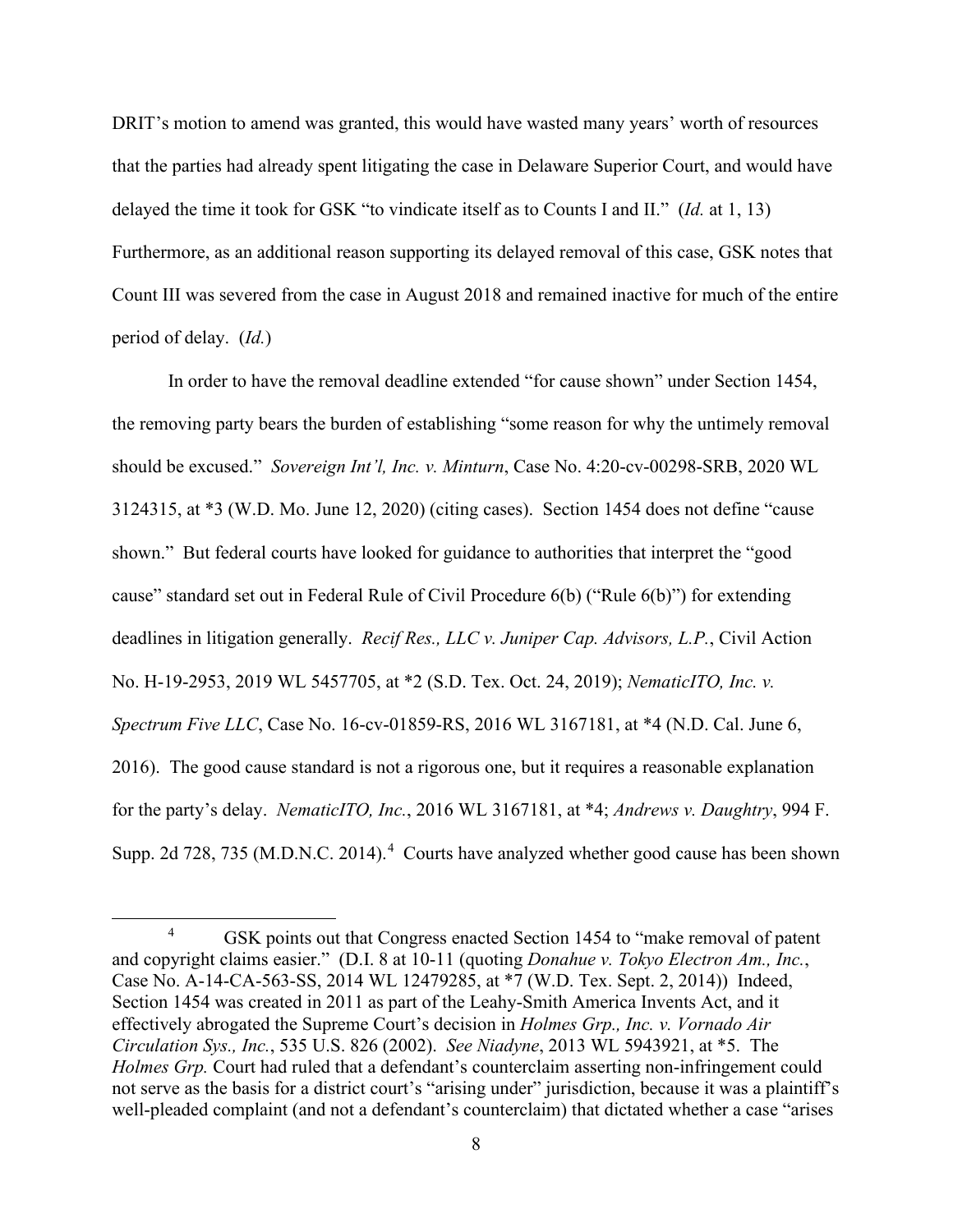under Rule 6(b) (and, consequently, Section 1454) utilizing four factors: (1) the potential for prejudice to other parties; (2) the length of the delay and its impact on the case; (3) the reason for the delay and whether it was in the removing party's control; and (4) whether the removing party has acted in good faith. *Recif Res.*, 2019 WL 5457705, at \*2; *Hill Country Trust v. Silverberg*, 1:18-CV-635-RP, 2018 WL 6267880, at \*8 (W.D. Tex. Nov. 28, 2018); *see also* (D.I. 5 at 11; D.I. 8 at 11; D.I. 9 at 2). Applying these factors to the facts at hand, the Court finds that GSK has not shown cause for its extension of the removal deadline.

With regard to the first factor—the potential for prejudice to other parties—DRIT has surely suffered some prejudice due to GSK's delay in removing this case. (D.I. 5 at 11-12; D.I. 9 at 2) Instead of timely removing the case following its receipt of DRIT's amended complaint asserting Count III, GSK chose instead to keep litigating that claim in state court. Accordingly, DRIT filed a motion for partial summary judgment on Count III (which the parties briefed to completion), while GSK moved to dismiss Count III for lack of subject matter jurisdiction and on the merits. (D.I. 5 at 11-12; *see also* D.I. 1, ex. 6 at 7) The parties then argued these motions before the Delaware Superior Court. (D.I. 5 at 12) Although GSK attempts to characterize any resulting prejudice to DRIT as "minimal[,]" (D.I. 8 at 11), courts have found prejudice to exist in similar circumstances, *see, e.g.*, *NematicITO, Inc.*, 2016 WL 3167181, at \*4 (finding prejudice

under" federal law for removal purposes. 535 U.S. at 829-34. Thus, by enacting Section 1454, Congress "broadened federal court removal jurisdiction to better ensure that whenever claims arise under federal patent law, they are removable, irrespective of who asserted them." *See Niadyne*, 2013 WL 5943921, at \*5. Nevertheless, courts evaluating motions to remand have stressed that the timing provisions of Sections 1446 and 1454 are important and must be followed, even if a claim arises under federal patent law; these courts reason that if Congress believed otherwise, it would have simply removed all time limitations in enacting Section 1454. *See, e.g.*, *Accutrax, LLC v. Kildevaeld*, 140 F. Supp. 3d 168, 173 (D. Mass. 2015); *Andrews*, 994 F. Supp. 2d at 735-36; *Niadyne*, 2013 WL 5943921, at \*10-11; *SnoWizard, Inc. v. Andrews*, Civil Action No. 12-2796, 2013 WL 3728410, at \*5 (E.D. La. July 12, 2013).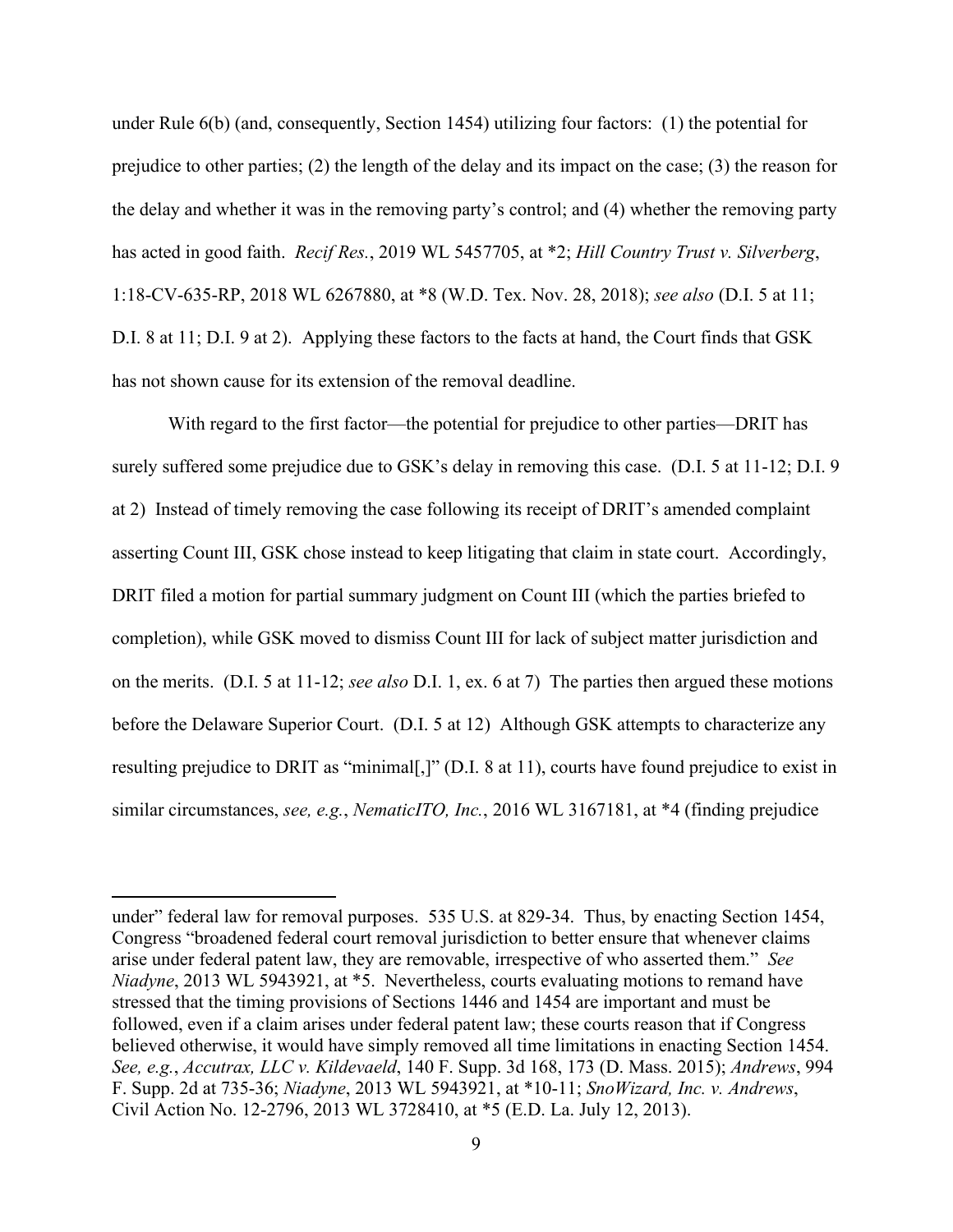where the defendant filed a notice of removal mere days before its deadline to respond to the plaintiffs' motion for summary adjudication, as plaintiffs "have expended considerable time, effort, and resources during this litigation and to prepare its motion for summary adjudication"). GSK made DRIT jump through a number of economic and logistical hoops to contest Count III in the Superior Court—requiring DRIT to perform a costly four-month "test run" of its merits arguments—only to then ask DRIT to do the same thing again three years later in federal court. There is some prejudice there.

As for the second factor—length of the delay and its impact on the case—GSK posits that the three-year delay really had "no impact" on the proceedings; indeed, GSK argues that the delay allowed for the possibility of conserving party and judicial resources. (D.I. 8 at 12) GSK suggests this is so because Count III could have ended up moot if the Delaware Supreme Court had upheld the jury's verdict for DRIT on Count II. (*Id*.) But as an initial mater, the Court agrees with DRIT that GSK's framing of this issue is a bit misleading. (D.I. 9 at 2) When GSK decided not to remove the case by the 30-day statutory deadline in May 2018, it was not looking to conserve anyone's resources. After all, the Delaware Superior Court did not sever Count III until August 2018, and when it did so, it acted *sua sponte*—not because GSK had suggested it take that path. So GSK's delay in removing Count III—at least in the period between April 2018 and August 2018—*did* have an impact. Not only did it waste DRIT's resources, but it also encumbered the resources of the Delaware Superior Court. That Court had to consider the parties' briefs regarding Count III, hear oral argument, and issue an opinion setting out the relevant facts and legal issues (in which it determined that Count III would be severed pending the trial on Count II). (*Id.* at 2-3; *see also* D.I. 5 at 12) None of this work would have had to occur in state court had GSK timely removed. Courts have repeatedly and consistently found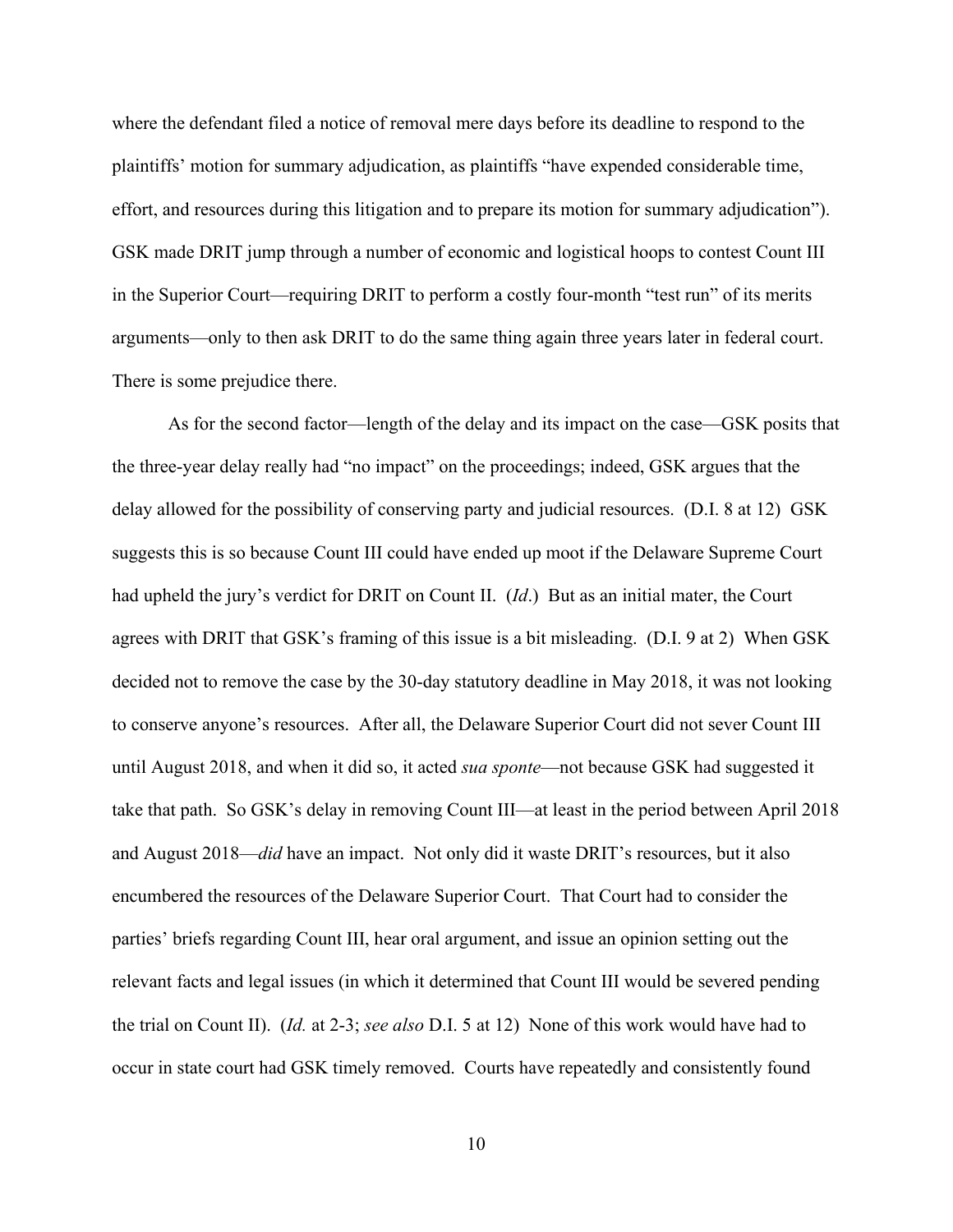that when the removing party first actively engaged in state court litigation, and then belatedly removed a claim, the resulting drain on state court resources militates in favor of a finding of no cause shown under Section 1454. *See, e.g.*, *Finjan, Inc. v. Trustwave Holdings, Inc.*, C.A. No. 20-372-LPS, (D.I. 42 at 5), (D. Del. Mar. 31, 2021) (hereinafter, "*Finjan*") (finding that the removing party's 18-month delay in removing the case was "extreme" and "if effective, could adversely affect both the state court (by wasting the extensive efforts it has expended in handling the parties' dispute) and this Court (which might have to replough ground already covered by Judge Carpenter)"); *Hill Country Trust*, 2018 WL 6267880, at \*9 (finding that this factor weighed against extending the removal deadline under Section 1454, where in the two months between the expiration of the 30-day removal deadline and the defendant's removal, the defendant "was an active participant in state court litigation"); *XIP LLC v. Commtech Sales LLC*, NO. 4:15-CV-664-A, 2015 WL 6724933, at \*4 (N.D. Tex. Nov. 3, 2015) (finding no cause shown to extend the removal deadline under Section 1454, where the removing defendants had first "tried unsuccessfully to gain a favorable outcome in the state court through the summary judgment process"); *Andrews*, 994 F. Supp. 2d at 735 (finding no cause for a three-month delay under Section 1454, where during the intervening time, the removing defendant "actively engaged the state court in the litigation process" by petitioning the state court to transfer the case and filing a motion to dismiss); *Niadyne*, 2013 WL 5943921, at \*10 ("As an initial matter, allowing a case to be litigated for an extensive period of time in state court only to permit removal very late in the day unnecessarily transgresses the important notions of conservation of resources and judicial economy.").

With regard to the third factor—the reason for GSK's delay and whether it was in GSK's control—GSK first turns the tables and faults DRIT; it argues that DRIT added Count III late in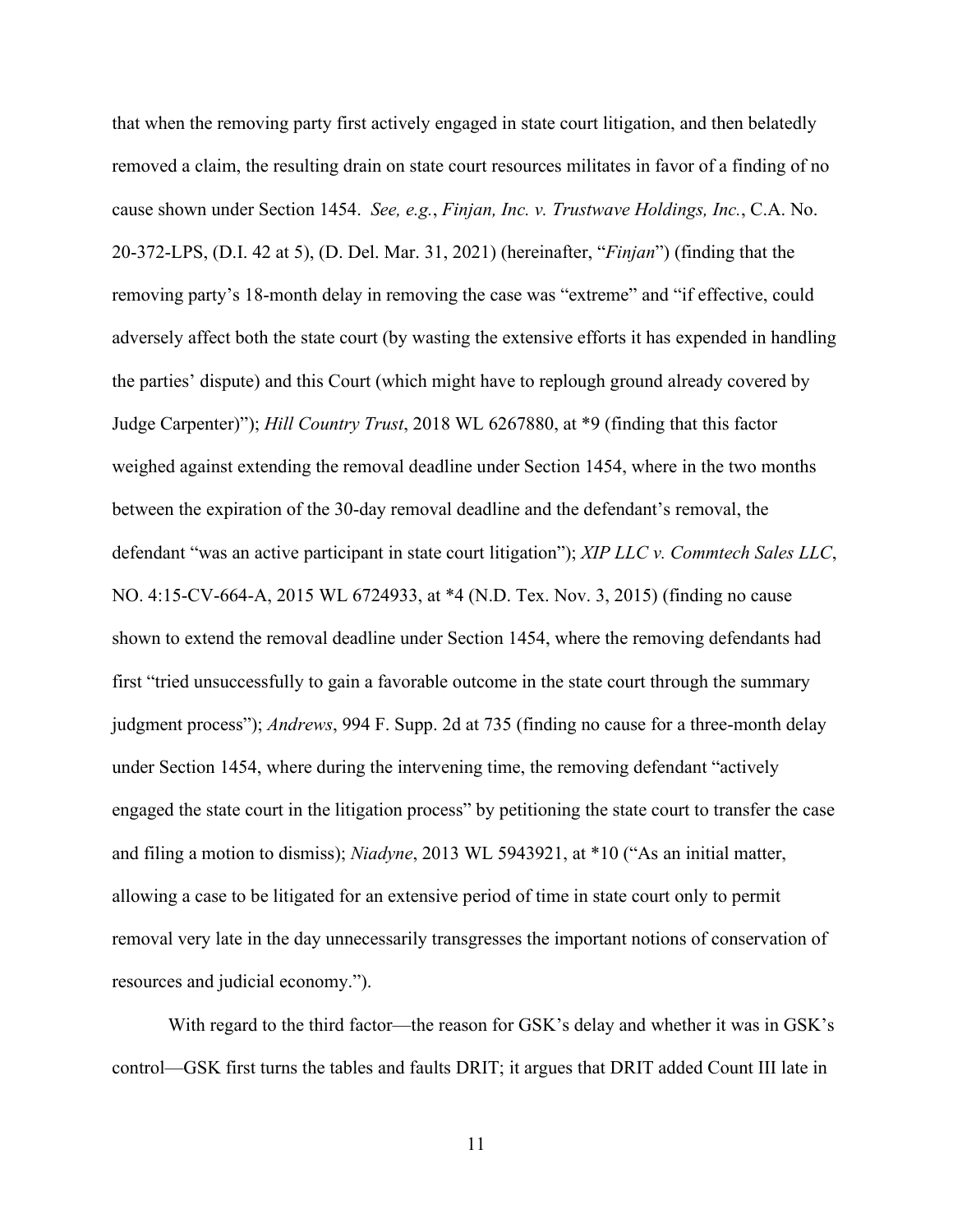the state court case, at a point when removal would have wasted multiple years of prior litigation in that Court. (D.I. 8 at 12-13) But DRIT reasonably counters that: (1) it only became aware of the facts underlying Count III during discovery, including by taking depositions of GSK's witnesses; and (2) the Delaware Superior Court ultimately found its motion to amend to add Count III to be well-founded, even though that motion was filed at a later stage of the litigation. (D.I. 5 at 6; D.I. 9 at 3) So the Court does not see why DRIT's timeline for amending should have anything to do with how this factor comes out. GSK next argues that any delay was justified because of the years spent litigating the other claims in the case. (D.I. 8 at 13) The Court understands that position, as at the time the statutory window for removal was closing on Count III, the other claims (including the still-live Count II) had been litigated in state court for quite a while. But as DRIT retorts, had GSK sought removal of the entire case back in mid-2018, either party could have sought remand of Count II back to the Delaware Superior Court pursuant to Section 1454(d)(2). (D.I. 9 at 3) Finally, GSK's suggestion that it delayed removal because of the Delaware Superior Court's severance of Count III, (D.I. 8 at 13), again ignores that the Count was severed many months after GSK's 30-day removal deadline had expired, (D.I. 9 at 4).<sup>5</sup> In the end, the delay here was in GSK's control, and there was not a sufficiently good reason for it.

As for the fourth factor—whether GSK has acted in good faith—DRIT contends that GSK removed this case "only after testing the waters with the Superior Court[,]" and that this

<sup>5</sup> At one point in its answering brief, GSK suggests (without citation) that the Court should excuse its delay in removing this case because the Delaware Superior Court has "already balked at resolving a novel issue of patent law that should be decided by this Court." (D.I. 8 at 1) But that kind of language is not fair to the Delaware Superior Court. That Court in fact indicated that it would be well-prepared to rule on this issue, depending on the outcome of GSK's anticipated attempt at removal. (D.I. 9 at 1; *see also* D.I. 1, ex. 10 at ECF Page No. 659- 61) This is therefore not a valid reason to ignore GSK's belated removal.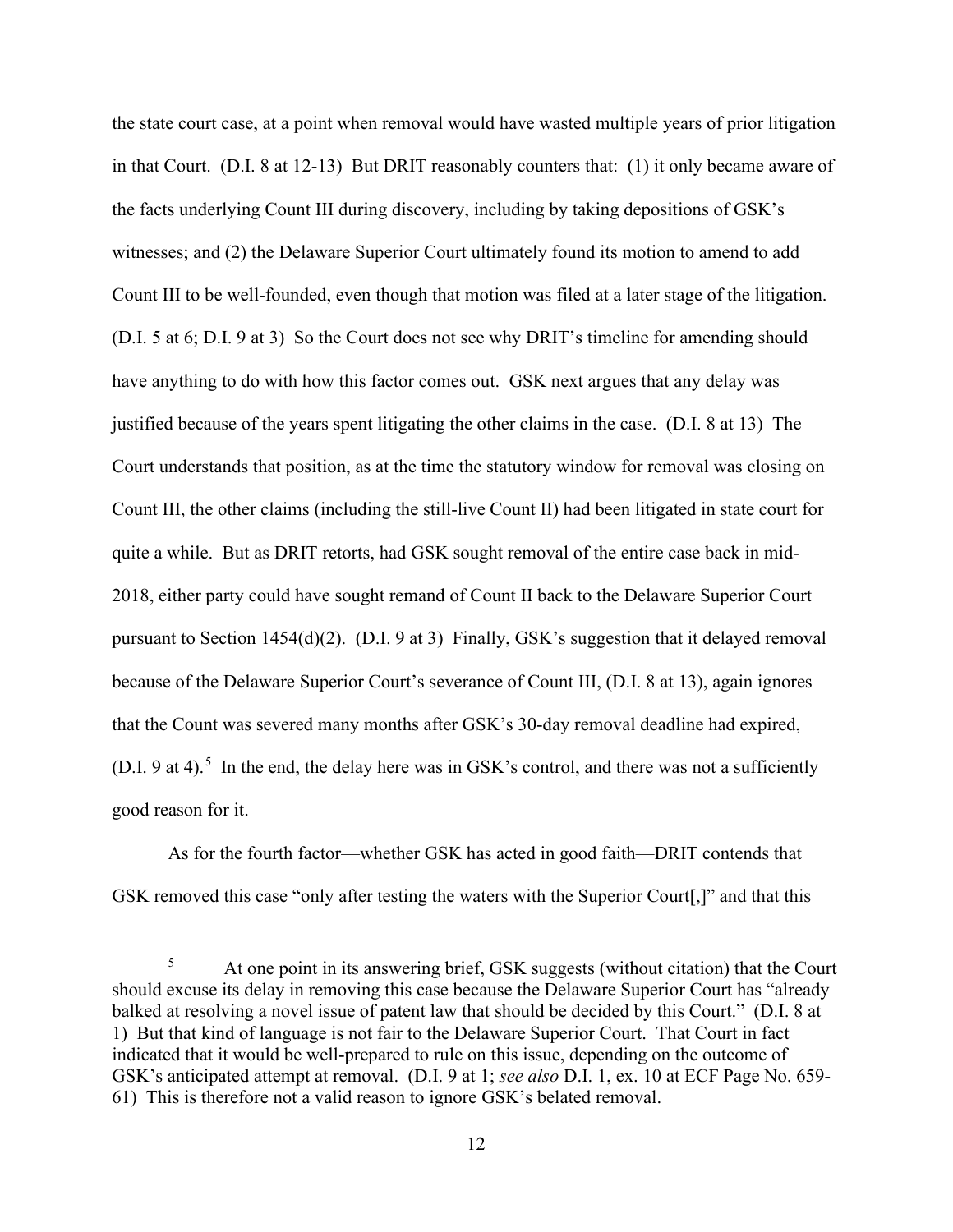demonstrates bad faith conduct. (D.I. 5 at 13-14 (citing *Sovereign Int'l, Inc.*, 2020 WL 3124315, at \*3 ("[T]he timing provisions of § 1446 and § 1454 are important because they limit the ability of the Defendant to test the waters in one forum and, finding them inhospitable, move to another forum that might be more sympathetic to its views.") (internal quotation marks and citation omitted)); *see also* D.I. 9 at 4-5) In other words, DRIT is suggesting that GSK: (1) observed the Delaware Superior Court's comments and views about Count III (as well as its comments/views about GSK's case more generally) over the last few years; (2) from that, likely thought that the Delaware Superior Court would rule against it on the merits to Count III; and thus (3) in bad faith, decided to remove Count III to this Court, to try to get a more favorable decision than what was surely coming in the state forum. (D.I. 5 at 13; D.I. 9 at 4-5 (citing D.I. 6, ex. 6 at 12 n.33)) That could be what is going on here. But making a finding that a party has engaged in bad faith is a pretty serious thing for this Court to do. Maybe such a finding would be warranted if it really was clear that when GSK removed the case, it knew it stood to lose on Count III in state court, or if GSK had by then already suffered some type of adverse decision relating to Count III. *Cf. Mirowski Fam. Ventures, LLC v. Bos. Sci. Corp*., Civil No. WDQ-13-2627, 2014 WL 2574615, at \*6 (D. Md. June 5, 2014) (citing cases); *Niadyne*, 2013 WL 5943921, at \*10. But the record is not clear that this is what happened here (as GSK notes). (D.I. 8 at 14 n.3) So the Court concludes that this factor is neutral.<sup>6</sup>

<sup>&</sup>lt;sup>6</sup> That said, when briefing this factor, GSK also asserted that its litigation regarding Count III in the Delaware Superior Court, and its subsequent late removal of the case to federal court, was "entirely permissible and not inconsistent with typical litigant practice in such situations." (D.I. 8 at 14) That seems a bridge too far. The two authorities that GSK cites in support for the assertion that its conduct here was "typical" say nothing of the sort. (D.I. 9 at 4) Instead, both authorities stand for the proposition that a defendant's conduct in defending a statecourt action *before the expiration of the statutory (i.e., 30-day) removal period* does not constitute waiver of the defendant's right to remove. *See Liebau v. Colom. Cas. Co.*, 176 F. Supp. 2d 1236, 1241, 1243-44 (D. Kan. 2001) (finding that defendant removed the action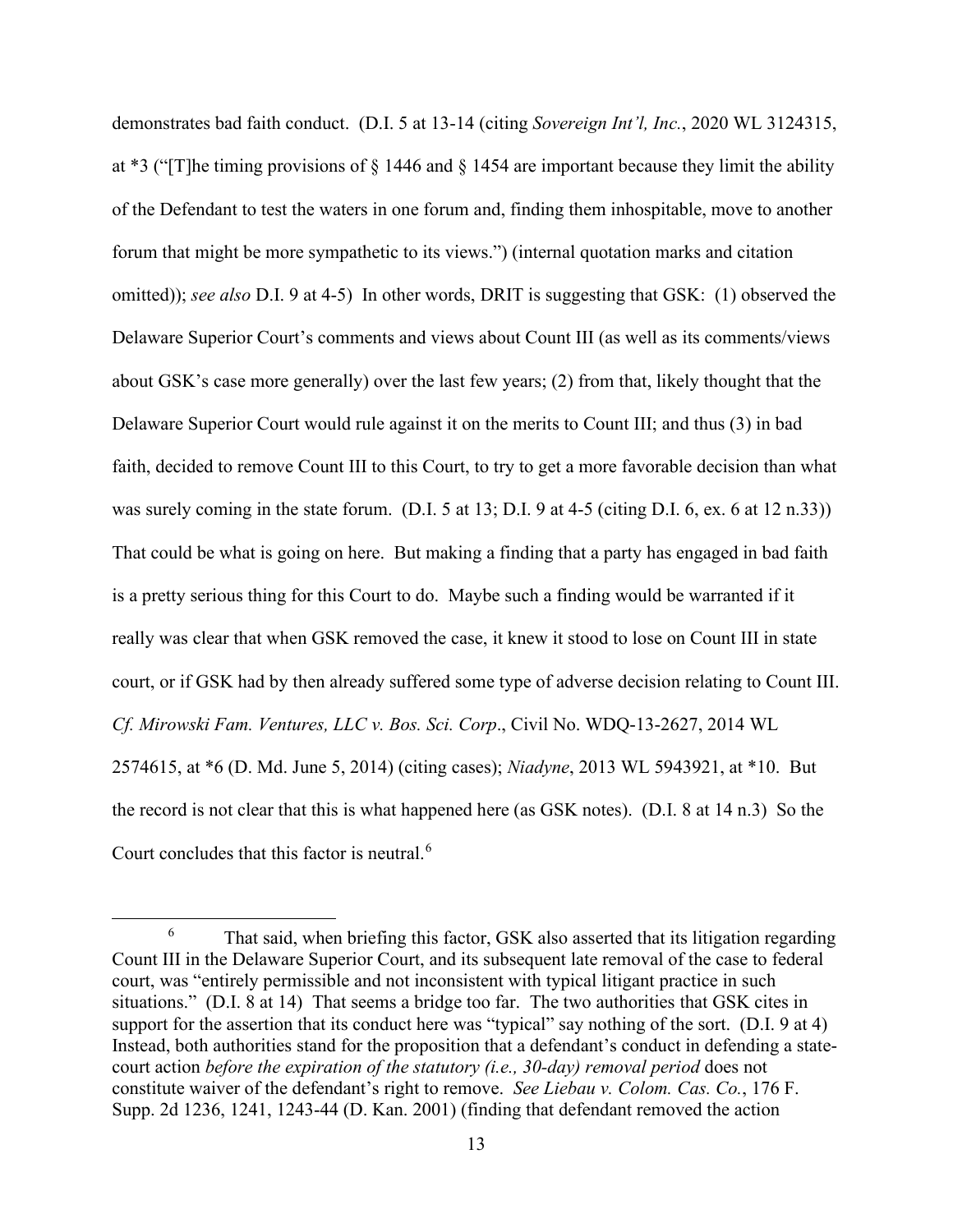In sum, three of the four relevant factors weigh against a finding of cause pursuant to

Section 1454 (with the other being neutral).<sup>7</sup> GSK's lack of timely action in removing the case caused real delay in the resolution of the instant dispute, it caused prejudice to DRIT and it promoted inefficiency in the federal and state court systems. As a result, the Court cannot find that cause exists for the delay, and so it recommends that DRIT's Motion be granted such that the case is remanded to the Delaware Superior Court.<sup>8</sup>

<sup>7</sup> While there are a number of cases in which courts have found that the removing party failed to establish cause for untimely removal under Section 1454, there are only a handful of cases in which courts have found cause to be demonstrated. Generally, in these latter cases, the delays were short, and there was not extensive litigation in the state court prior to removal. *See, e.g.*, *O'Donnell/Salvatori Inc. v. Microsoft Corp.*, Case No. C20-882-MLP, 2020 WL 5269946, at \*3 (W.D. Wash. Sept. 4, 2020) (concluding that the defendant timely removed after learning that a copyright claim was at issue and that, even if it did not, the time limitations should be extended for cause shown under Section 1454, because the short delay in removing the matter did not prejudice plaintiff, there had not been extensive litigation in the state court action and the defendant had filed its notice of removal 71 days after the complaint was filed); *Van Steenburg v. Hageman*, No. SA:14-CV-976-DAE, 2015 WL 1509940, at \*6 (W.D. Tex. Mar. 31, 2015) (finding good cause to extend the 30-day deadline under Section 1454, where the defendants filed their notice of removal 20 days after the deadline and where there was no action taken in the case between the 30-day deadline and the date that defendants removed the case, such that "the late removal had no impact on the proceeding and did not result in prejudice to [p]laintiffs"); *Donahue*, 2014 WL 12479285, at \*7 (concluding that defendants established cause under Section 1454, where the delay was approximately three weeks and defendants had not first extensively litigated in state court).

<sup>8</sup> The parties also dispute whether the Court lacks subject matter jurisdiction over the claim at issue—that is, whether there is "arising under" jurisdiction in this Court as to Count III. The prototypical case in which such jurisdiction exists is "one in which the federal government itself seeks access to a federal forum, an action of the federal government must be adjudicated, or where the validity of a federal statute is in question." *MHA LLC v. HealthFirst,* 

<sup>&</sup>quot;within 30 days of the running of the statutory period" set out in Section 1446, and that defendant's prior efforts in seeking to set aside a default judgment and filing an answer and a motion to dismiss "did not constitute a waiver of [the defendant's] right to remove the case"); 14C Charles Alan Wright & Arthur R. Miller, Federal Practice and Procedure § 3731 (4th ed. Apr. 2021 update) ("A defendant's conduct in defending the state-court action *prior to the end of the two statutory 30-day periods* established by Section 1446(b) will not constitute waiver of the right to remove.") (emphasis added). This proposition is irrelevant here, as GSK's removal came over three years after the statutory 30-day removal period had expired. (*See* D.I. 9 at 4)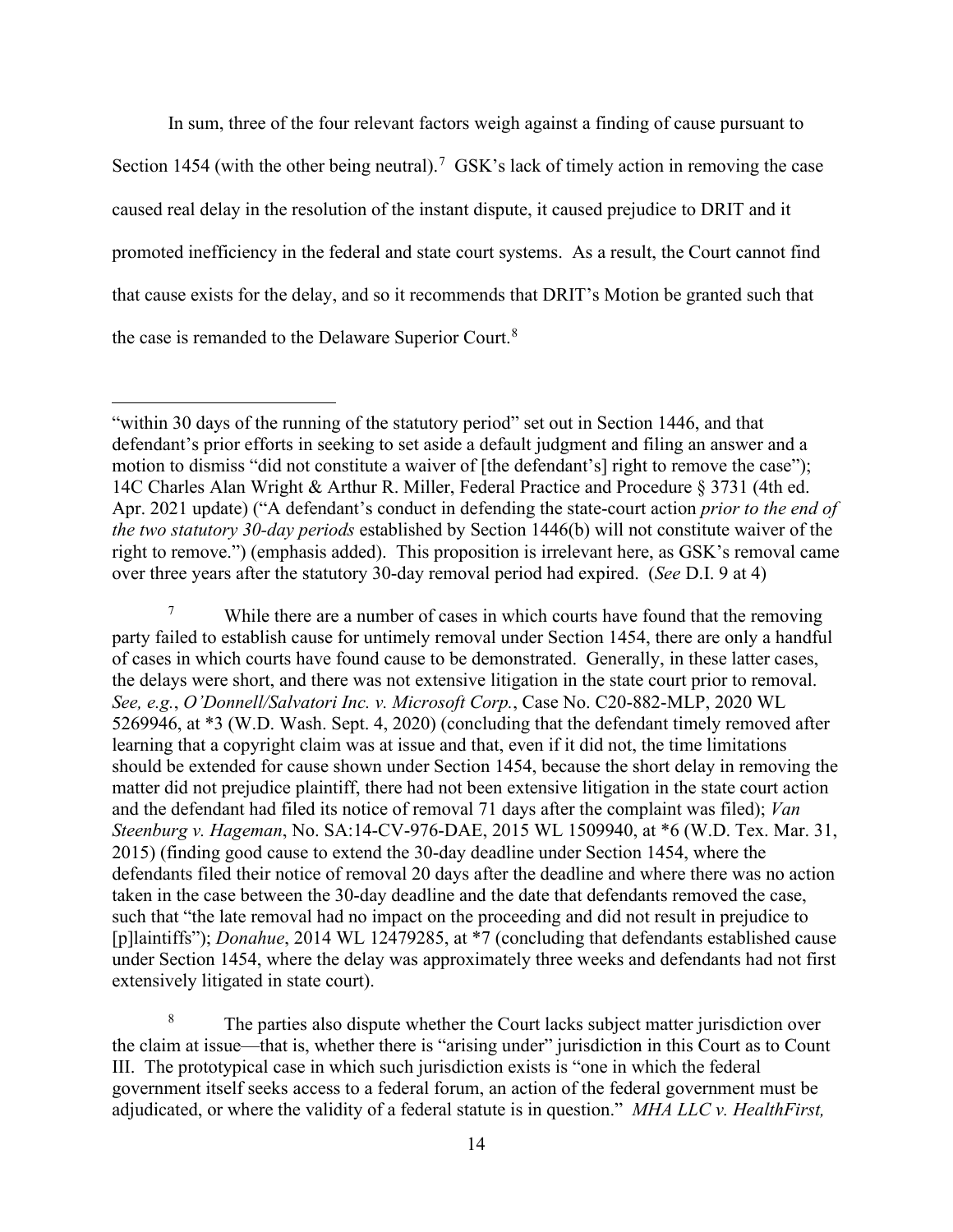An order remanding a case may require payment of just costs and attorney fees incurred as a result of the removal. 28 U.S.C. § 1447(c). With its Motion, DRIT also moves for an award of its related costs and expenses, including attorney fees. (D.I. 5 at 17-19; D.I. 9 at 9-10) Such an award is appropriate only if "the removing party lacked an objectively reasonable basis for seeking removal." *Martin v. Franklin Cap. Corp.*, 546 U.S. 132, 141 (2005); *see also Cont'l Auto. Sys., Inc. v. Nokia Corp.*, C.A. No. 21-345-MN, 2021 WL 5299243, at \*4 (D. Del. Nov.

In their briefing as to this issue, the parties are disputing the applicability of the third *Gunn* factor: whether the federal issue raised by DRIT's state law breach of contract claim (i.e., whether a statutory disclaimer becomes effective on the date that the patentee authorizes the PTO to deduct the required fee from a deposit account, or only once the required fee is actually paid) is sufficiently "substantial." (D.I. 5 at 14-17; D.I. 8 at 5-10; D.I. 9 at 6-9) The "substantiality" inquiry looks to "the importance of the issue to the federal system as a whole" and not the significance "to the particular parties in the immediate suit." *Gunn*, 568 U.S. at 260. An issue is likely to be substantial if it presents a pure issue of law, the resolution of which would be "controlling in numerous other cases." *Empire Healthchoice Assur., Inc. v. McVeigh*, 547 U.S. 677, 700 (2006); *see also Gunn*, 568 U.S. at 262 (noting that if a state law claim raises a novel question of patent law that "does not arise frequently, it is unlikely to implicate substantial federal interests"); *see also Inspired Dev. Grp., LLC v. Inspired Prods. Grp., LLC*, 938 F.3d 1355, 1364 (Fed. Cir. 2019) (explaining that a substantial federal issue is more likely to be present if a pure issue of federal law is dispositive of the case, if the court's resolution of the issue would control numerous other cases, and if the government has a direct interest in the availability of a federal forum to vindicate its own administrative action).

Here, at minimum, it does not seem likely that the Delaware Superior Court's resolution of this issue would affect "numerous other cases." As DRIT points out, it appears that the key issue here is one that rarely, if ever, comes up in litigation. (D.I. 5 at 16; D.I. 9 at 7-8) GSK speculates about some hypothetical related scenarios that might occur in future cases. (D.I. 8 at 8) But it points to no credible evidence suggesting that this type of fee payment/disclaimer issue would be likely to occur frequently in the future. (D.I. 9 at 8) And to the extent that this issue does ever arise in the future, as DRIT notes, a federal court would not be bound by the Delaware Superior Court's ruling on a patent issue. Instead, the federal court's subsequent resolution of the issue would "lay[] to rest any contrary state court precedent." (*Id.* at 8-9 (quoting *Gunn*, 568 U.S. at 262))

*Inc.*, 629 F. App'x 409, 413 n.6 (3d Cir. 2015). Because the Court has above concluded that GSK's removal of the case is untimely, it need not address this subject matter jurisdiction issue in order to recommend that the case be remanded to state court. *See, e.g.*, *Mirowski Fam. Ventures, LLC*, 2014 WL 2574615, at \*6 n.24. That said, the Court notes that it seems unlikely that there is subject matter jurisdiction over Count III.